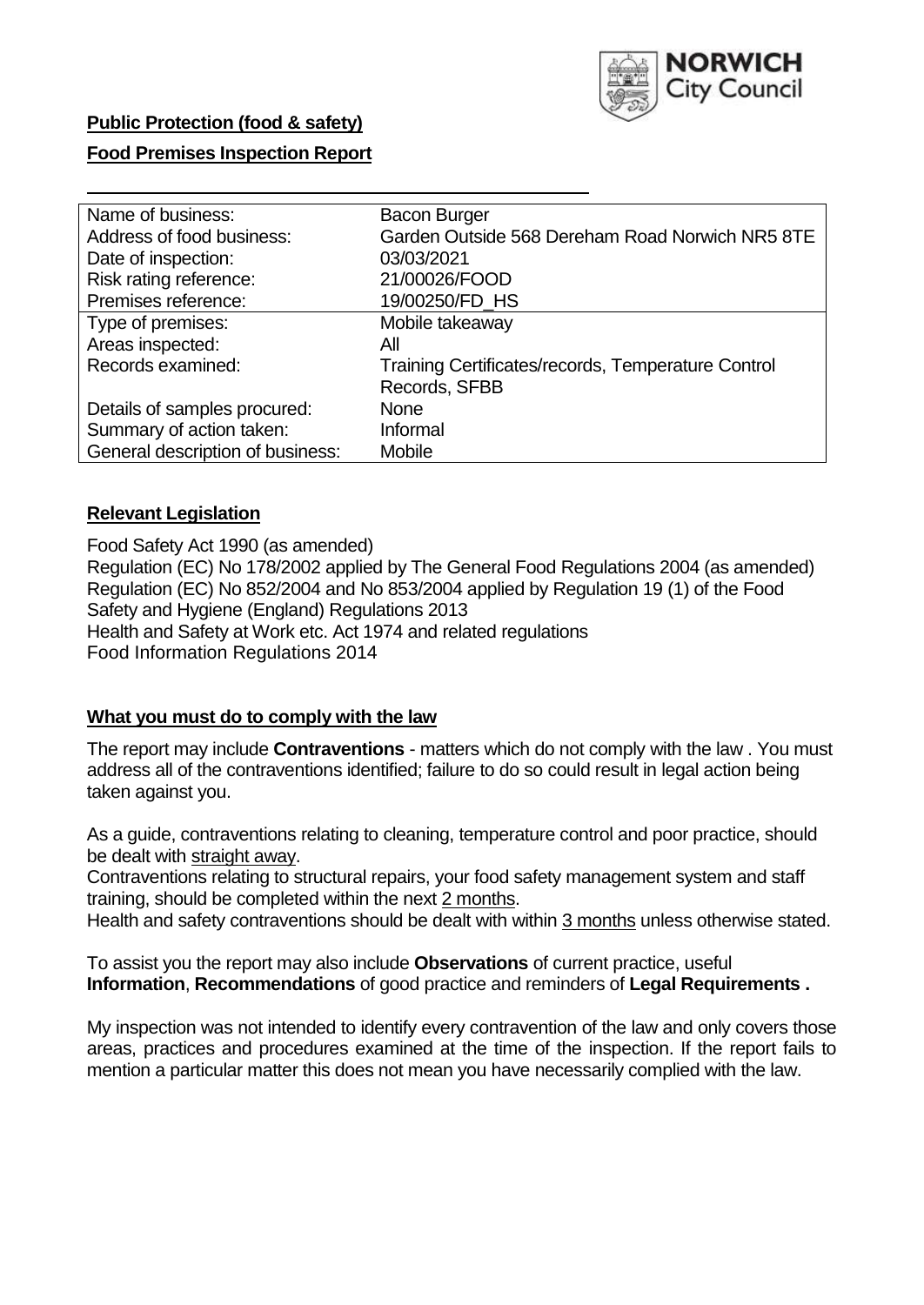# **FOOD SAFETY**

### **How we calculate your Food Hygiene Rating:**

 The food safety section has been divided into the three areas which you are scored against for the hygiene rating: 1. food hygiene and safety procedures, 2. structural requirements and 3. confidence in management/control procedures. Each section begins with a summary of what was observed and the score you have been given. Details of how these scores combine to produce your overall food hygiene rating are shown in the table.

| <b>Compliance Area</b>                     |          |    |           | <b>You Score</b> |                |    |           |    |                |  |
|--------------------------------------------|----------|----|-----------|------------------|----------------|----|-----------|----|----------------|--|
| Food Hygiene and Safety                    |          |    |           | $\overline{0}$   | 5              | 10 | 15        | 20 | 25             |  |
| <b>Structure and Cleaning</b>              |          |    |           | $\Omega$         | 5              | 10 | 15        | 20 | 25             |  |
| Confidence in management & control systems |          |    |           | $\Omega$         | 5              | 10 | 15        | 20 | 30             |  |
|                                            |          |    |           |                  |                |    |           |    |                |  |
| <b>Your Total score</b>                    | $0 - 15$ | 20 | $25 - 30$ |                  | $35 - 40$      |    | $45 - 50$ |    | > 50           |  |
| <b>Your Worst score</b>                    | 5        | 10 | 10        |                  | 15             |    | 20        |    | $\blacksquare$ |  |
|                                            |          |    |           |                  |                |    |           |    |                |  |
| <b>Your Rating is</b>                      | 5        | 4  | 3         |                  | $\overline{2}$ |    |           |    | $\Omega$       |  |

Your Food Hygiene Rating is 5 - a very good standard



# **1. Food Hygiene and Safety**

 with legal requirements. You have safe food handling practices and procedures and all the Food hygiene standards are high. You demonstrated a very good standard of compliance necessary control measures to prevent cross-contamination are in place. Some minor contraventions require your attention. **(Score 5)** 

## Contamination risks

**Observation** I was pleased to see that contamination risks were controlled.

#### Hand-washing

**Observation** I was pleased to see handwashing was well managed.

## Personal Hygiene

 made difficult for food handlers to maintain sufficiently high standards of personal **Contravention** The following are examples of poor personal hygiene or where it was cleanliness: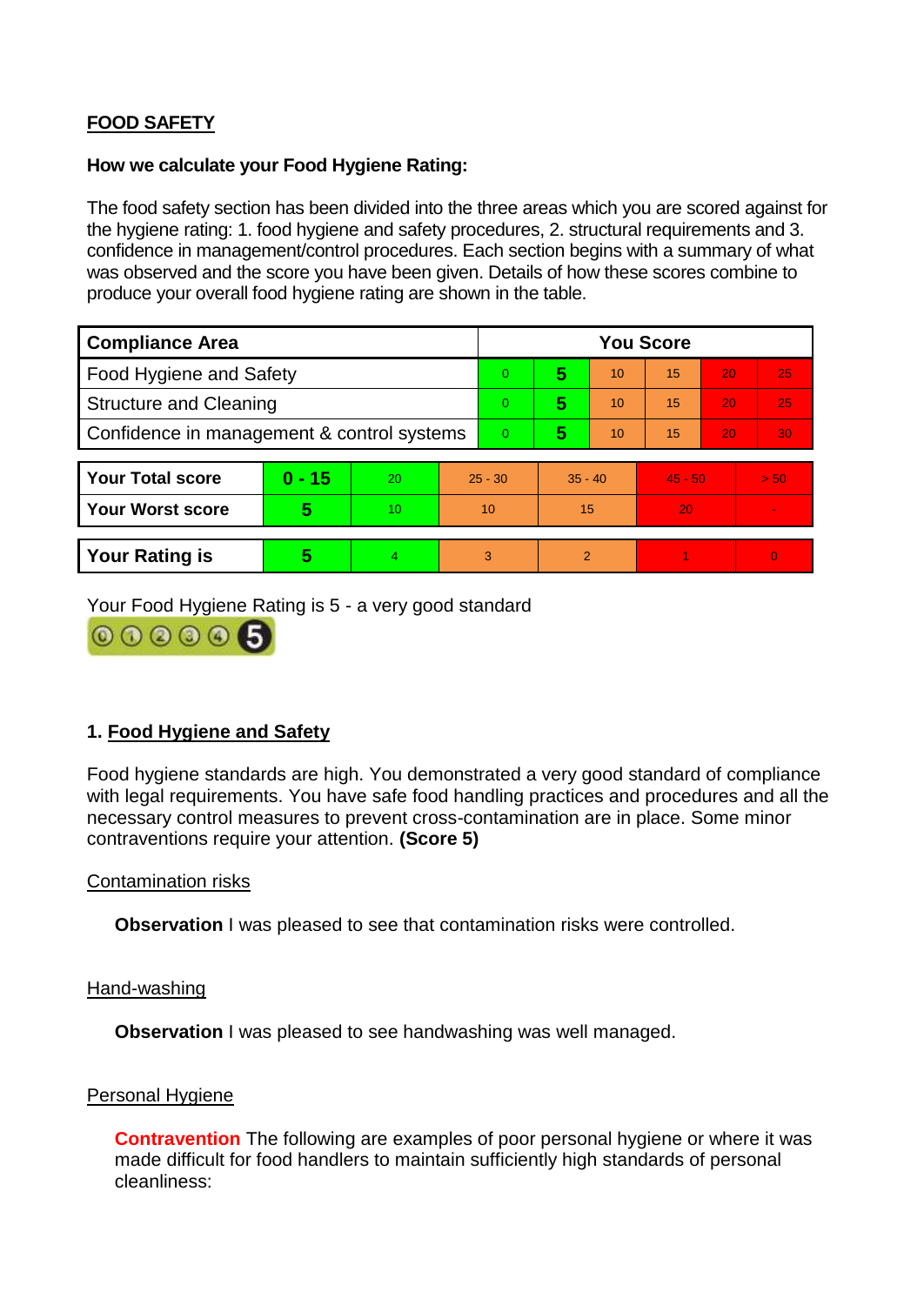• staff were not wearing suitable protective clothing

Legal requirement All persons in food handling areas must wear suitable, clean, and where appropriate protective clothing

## Temperature Control

 survival by applying appropriate temperature controls at points critical to food safety **Observation** I was pleased to see you were able to limit bacterial growth and/or and that you were monitoring temperatures.

**Recommendation** it is a government recommendation that eggs are stored in the fridge

# **2. Structure and Cleaning**

The structure facilities and standard of cleaning and maintenance are all of a good standard and only minor repairs and/or improvements are required. Pest control and waste disposal provisions are adequate. The minor contraventions require your attention. **(Score 5)** 

## Cleaning of Structure

**Contravention** The following items were dirty and require more frequent and thorough cleaning:

• edge to the serving hatch

## Cleaning of Equipment and Food Contact Surfaces

**Contravention** The following items are dirty and must be cleaned::

• fridge and freezer seals

## Cleaning Chemicals / Materials / Equipment and Methods

 cleaning materials, methods and equipment were able to minimise the spread of **Observation** I was pleased to see that the premises was kept clean and that your harmful bacteria between surfaces.

## **Maintenance**

**Contravention** The following had not been suitably maintained and must be repaired or replaced:

• edges to shelving need to be painted/sealed to leave a smooth impervious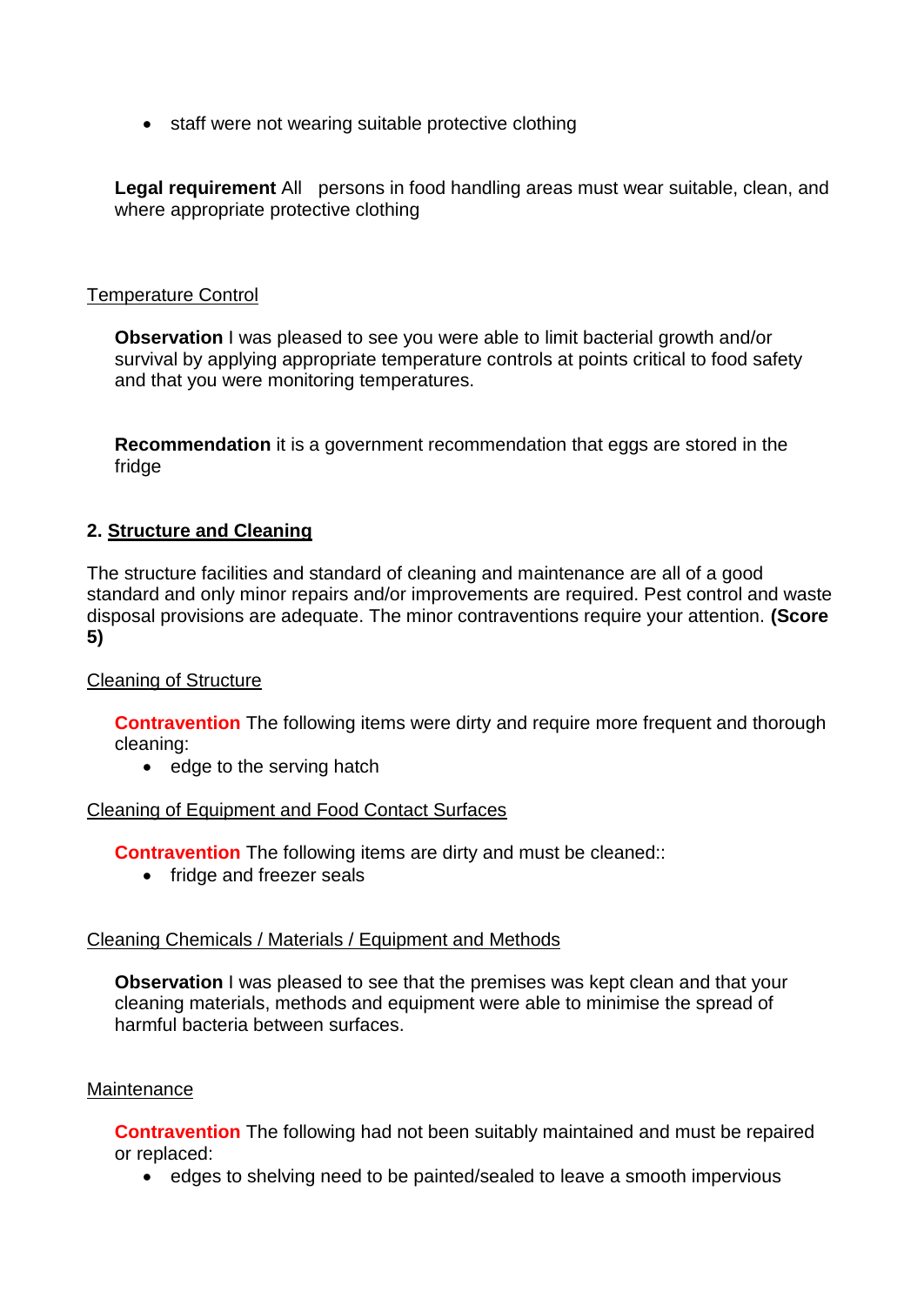surface that can be easily cleaned

 bare wooden door surround needs to be painted/sealed to leave a smooth impervious surface that can be easily cleaned. You informed me that you were due to refurbish the extension to the premises

#### Facilities and Structural provision

 **Observation** I was pleased to see the premises had been well maintained and that adequate facilities had been provided.

#### Pest Control

**Observation** I was pleased to see that the premises was proofed against the entry of pests and that pest control procedures were in place.

#### **3. Confidence in Management**

A food safety management system is in place and you demonstrate a very good standard of compliance with the law. You have a good track record. There are some minor contraventions which require your attention. **(Score 5)** 

#### Type of Food Safety Management System Required

 well. I was confident you had effective control over hazards to food. **Observation** Your SFBB/food safety management system was in place and working

**Observation** You were date labelling perishable foods appropriately and could demonstrate effective control over food spoilage organisms.

**Observation** You had colour-coded equipment and effective separation between raw and ready-to-eat food at all stages in your operation.

**Observation** You were monitoring (and recording) the temperatures of your fridges and freezers as well as the temperature of cooked/hot-held food and could demonstrate effective systems for controlling bacterial growth and survival.

#### **Traceability**

**Observation** Your records were such that food could easily be traced back to its supplier.